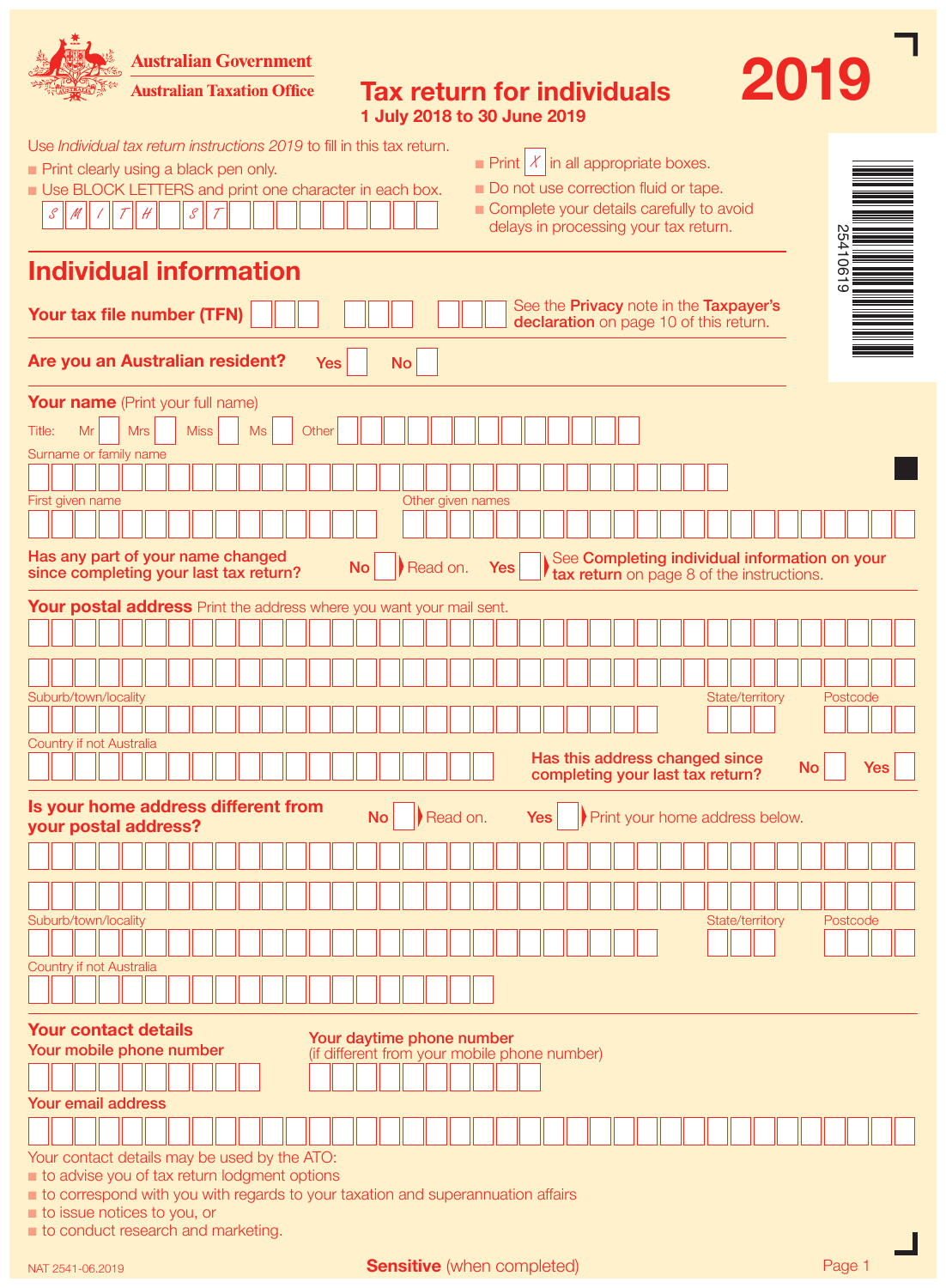| Will you need to lodge an Australian<br>Yes<br>tax return in the future?                                                                                                                                                                                                                                                                                                               | Don't know<br><b>No</b>            | <b>FINAL TAX RETURN</b>                                                             |
|----------------------------------------------------------------------------------------------------------------------------------------------------------------------------------------------------------------------------------------------------------------------------------------------------------------------------------------------------------------------------------------|------------------------------------|-------------------------------------------------------------------------------------|
| Your date of birth<br>Day<br>If you were under 18 years old on 30 June 2019<br>you must complete item A1 on page 7.                                                                                                                                                                                                                                                                    | Month<br>Year                      | Provide your date of birth to avoid delays in<br>the processing of your tax return. |
| <b>Electronic funds transfer (EFT)</b><br>We need your financial institution details to pay any refund owing to you, even if you have provided them to us before.<br>Write the BSB number, account number and account name below.<br>BSB number (must be six digits)<br>Account name (for example, JQ Citizen. Do not show the account type, such as cheque, savings, mortgage offset) | Account number                     |                                                                                     |
|                                                                                                                                                                                                                                                                                                                                                                                        |                                    |                                                                                     |
| <b>Income</b>                                                                                                                                                                                                                                                                                                                                                                          |                                    |                                                                                     |
| Your main salary and<br><b>Salary or wages</b><br>wage occupation                                                                                                                                                                                                                                                                                                                      |                                    |                                                                                     |
| Payer's Australian business number                                                                                                                                                                                                                                                                                                                                                     | Tax withheld $-$ do not show cents | Income – do not show cents<br><b>TYPE</b>                                           |
|                                                                                                                                                                                                                                                                                                                                                                                        | \$                                 | \$<br>C<br><b>TYPE</b>                                                              |
|                                                                                                                                                                                                                                                                                                                                                                                        | \$                                 | <b>TYPE</b>                                                                         |
|                                                                                                                                                                                                                                                                                                                                                                                        | \$                                 | K<br>Е                                                                              |
|                                                                                                                                                                                                                                                                                                                                                                                        | S                                  | <b>TYPE</b><br>S<br>$\bm{\times}$                                                   |
|                                                                                                                                                                                                                                                                                                                                                                                        | \$<br>⋉                            | <b>TYPE</b><br>\$<br>✕<br>G                                                         |
| $\overline{2}$<br>Allowances, earnings, tips, director's fees etc                                                                                                                                                                                                                                                                                                                      | S<br>$\bowtie$                     | \$                                                                                  |
| <b>Employer lump sum payments</b><br>3                                                                                                                                                                                                                                                                                                                                                 | \$<br>-DQ                          | Amount A in lump sum payments box<br><b>TYPE</b><br>R<br>\$                         |
|                                                                                                                                                                                                                                                                                                                                                                                        |                                    | 5% of amount B in lump sum payments box                                             |
|                                                                                                                                                                                                                                                                                                                                                                                        | \$<br>$\bowtie$                    | 5<br>۰X                                                                             |
| <b>Employment termination payments (ETP)</b><br>4<br>Month<br>Day<br>Date of                                                                                                                                                                                                                                                                                                           |                                    | Taxable component<br><b>CODE</b>                                                    |
| payment                                                                                                                                                                                                                                                                                                                                                                                | S<br>'Ж                            | $ \mathcal{S} $                                                                     |
| Payer's<br><b>ABN</b>                                                                                                                                                                                                                                                                                                                                                                  |                                    |                                                                                     |
| $5\phantom{1}$<br><b>Australian Government allowances and</b><br>payments like Newstart, Youth Allowance<br>and Austudy payment                                                                                                                                                                                                                                                        | \$<br>$-80$                        | A <sub>s</sub>                                                                      |
| 6<br><b>Australian Government pensions and allowances</b><br>You must complete item T1 in Tax offsets.                                                                                                                                                                                                                                                                                 | \$<br>$\mathcal{R}$                | B<br>5<br>-50                                                                       |
| $\overline{7}$<br><b>Australian annuities and superannuation</b><br>income streams                                                                                                                                                                                                                                                                                                     | \$<br>$-80$                        |                                                                                     |
|                                                                                                                                                                                                                                                                                                                                                                                        | Taxed element<br>Taxable component | \$<br>J                                                                             |
|                                                                                                                                                                                                                                                                                                                                                                                        | Untaxed element   N                | S                                                                                   |
| Assessable amount from capped defined benefit income stream                                                                                                                                                                                                                                                                                                                            |                                    | MS.                                                                                 |
| Lump sum in arrears - taxable component Taxed element                                                                                                                                                                                                                                                                                                                                  |                                    | \$                                                                                  |
|                                                                                                                                                                                                                                                                                                                                                                                        | Untaxed element Z                  | l\$                                                                                 |
|                                                                                                                                                                                                                                                                                                                                                                                        |                                    |                                                                                     |

Page 2 Sensitive (when completed) TAX RETURN FOR INDIVIDUALS 2019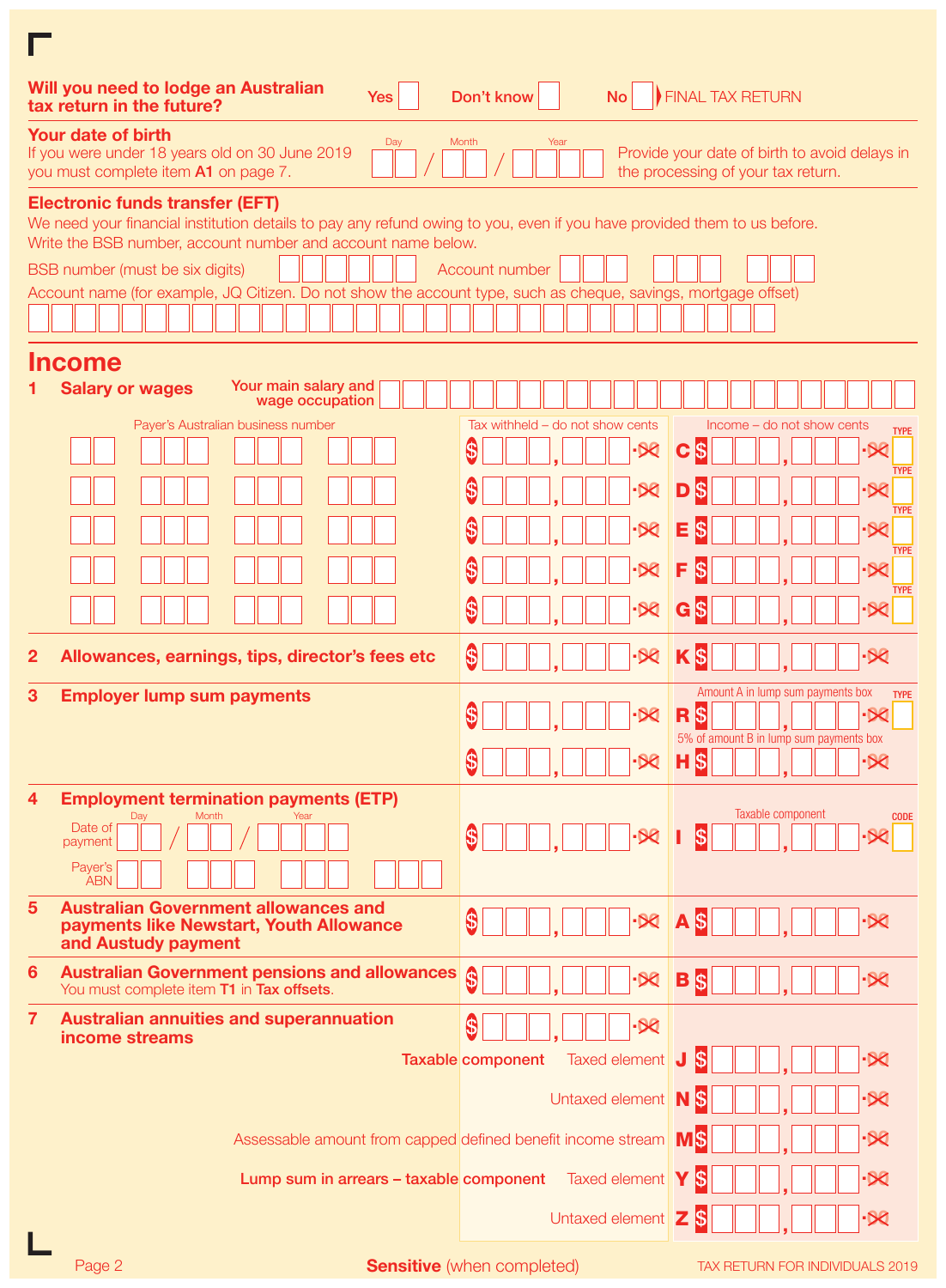|     | Attach here all documents that the instructions tell you to attach.<br>Do not send in your tax return until you have attached all                                                                                                                                                                         | Your tax file number (TFN)                      |                       |                                     |                                    |
|-----|-----------------------------------------------------------------------------------------------------------------------------------------------------------------------------------------------------------------------------------------------------------------------------------------------------------|-------------------------------------------------|-----------------------|-------------------------------------|------------------------------------|
|     | requested attachments.                                                                                                                                                                                                                                                                                    |                                                 |                       |                                     | 254<br>$\overline{101}$<br>$\circ$ |
|     | $Income - continued$                                                                                                                                                                                                                                                                                      | Tax withheld $-$ do not show cents              |                       |                                     |                                    |
| 8   | <b>Australian superannuation lump sum payments</b>                                                                                                                                                                                                                                                        | \$                                              | $-58$                 | Income – do not show cents          |                                    |
|     | Month<br>Day<br>Year<br>Date of<br>payment                                                                                                                                                                                                                                                                | Taxable component                               | <b>Taxed element</b>  | \$<br>$\mathbf Q$                   | <b>TYPE</b>                        |
|     | Payer's<br><b>ABN</b>                                                                                                                                                                                                                                                                                     | Untaxed element                                 |                       | \$<br>P                             |                                    |
| 9   | <b>Attributed personal services income</b>                                                                                                                                                                                                                                                                | \$                                              |                       | \$<br>O                             | ۰X                                 |
|     | Add up the $\bullet$ boxes. $\bullet$<br><b>TOTAL TAX WITHHELD</b>                                                                                                                                                                                                                                        |                                                 | $\infty$              | Do not include<br>total income here |                                    |
| 10. | <b>Gross interest</b><br>If you are a foreign-resident make sure you have printed<br>your country of residence on page 1.<br>Tax file number amounts<br>withheld from gross interest                                                                                                                      | <b>Gross interest</b>                           | l\$<br>L              | Income – do not show cents          |                                    |
| 11. | <b>Dividends</b><br>If you are a foreign-resident make sure you have printed<br>your country of residence on page 1.                                                                                                                                                                                      | Unfranked amount<br>Franked amount T            | 5<br>S<br>1\$         |                                     |                                    |
|     | Tax file number amounts $\boldsymbol{V}$ \$<br>withheld from dividends                                                                                                                                                                                                                                    | Franking credit US                              |                       |                                     |                                    |
|     | 12 Employee share schemes<br>Discount from taxed upfront<br>D<br>$\boldsymbol{\mathsf{S}}$<br>schemes - eligible for reduction<br>Discount from taxed upfront schemes<br>E<br>S<br>- not eligible for reduction<br>F<br>Discount from deferral schemes<br>S<br>Discount on ESS Interests acquired         |                                                 |                       |                                     |                                    |
|     | $G$ \$<br>pre 1 July 2009 and 'cessation time'<br>occurred during financial year<br>\$<br>C<br>TFN amounts withheld from discounts<br>\$<br>Foreign source discounts A                                                                                                                                    | $-80$<br>Total assessable discount amount<br>∙∝ | $\boldsymbol{s}$<br>B |                                     |                                    |
|     | If you completed the Tax return for individuals (supplementary<br>section) 2019, write here the amount from TOTAL SUPPLEMENT INCOME<br>OR LOSS on page 15.<br>Add up the income amounts and deduct any loss amount in the $\mathbb S$ boxes<br><b>TOTAL INCOME</b><br>on pages 2 and 3.<br><b>OR LOSS</b> |                                                 | \$                    |                                     | <b>LOSS</b><br><b>LOSS</b>         |

H  $\blacksquare$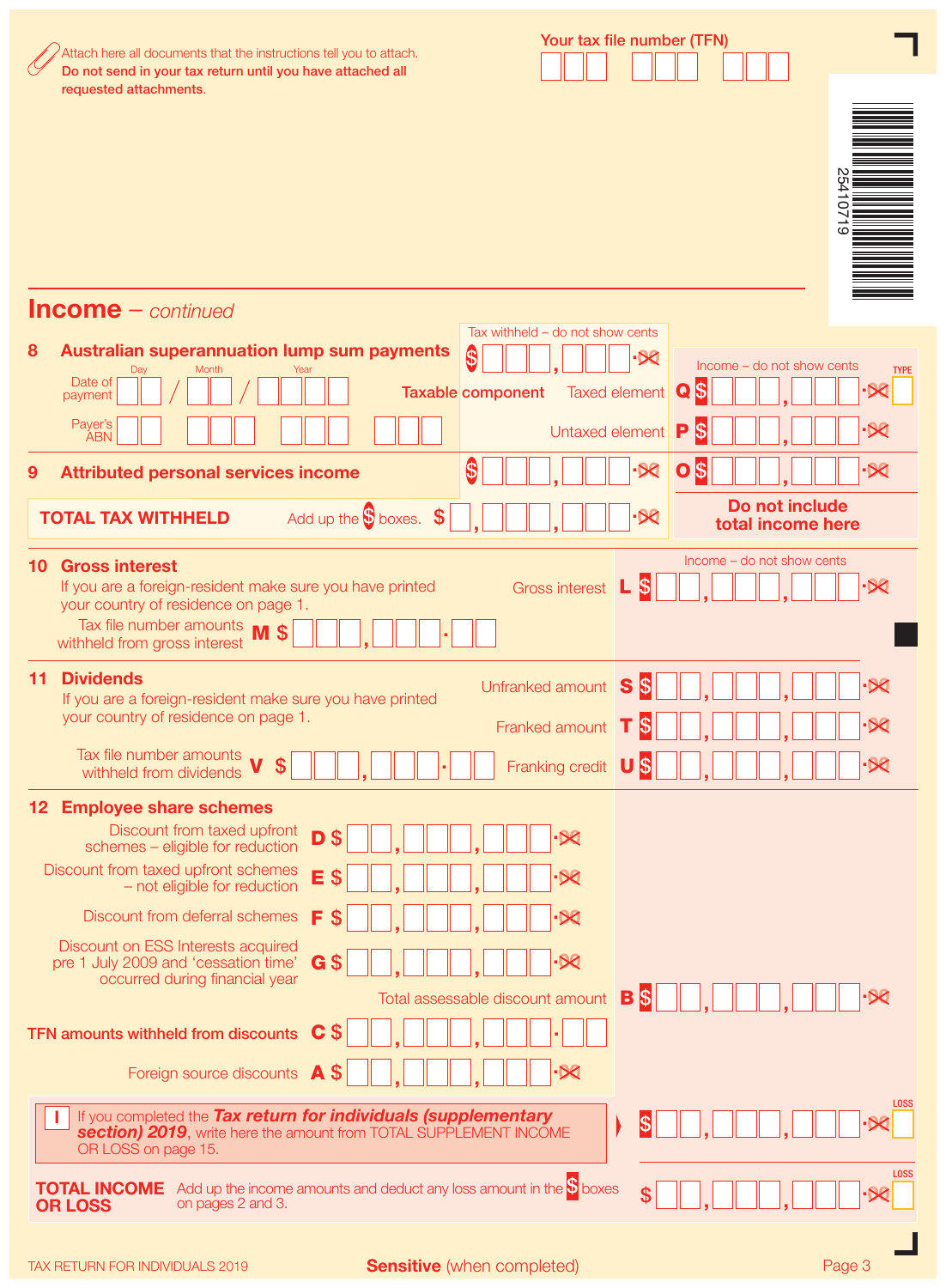| <b>Deductions</b>                                                          |                                                                                                                                                                                                                                           | <b>CLAIM</b>                            |
|----------------------------------------------------------------------------|-------------------------------------------------------------------------------------------------------------------------------------------------------------------------------------------------------------------------------------------|-----------------------------------------|
|                                                                            | D <sub>1</sub><br><b>Work-related car expenses</b>                                                                                                                                                                                        | <b>A</b> \$<br><b>TYPE</b>              |
| You must read                                                              | <b>Work-related travel expenses</b><br>D <sub>2</sub>                                                                                                                                                                                     | -52<br>B                                |
| the deductions<br>section in the<br>instructions if you                    | D <sub>3</sub><br>Work-related clothing, laundry and<br>dry cleaning expenses                                                                                                                                                             | <b>CLAIM</b><br>C<br><b>TYPE</b>        |
| are claiming<br>deductions for<br>expenses that relate                     | <b>Work-related self-education expenses</b><br>D4                                                                                                                                                                                         | <b>CLAIM</b><br>-52<br>D<br><b>TYPE</b> |
| to your work as an<br>employee at items<br>$D1-D6.$                        | <b>Other work-related expenses</b><br>D5                                                                                                                                                                                                  | $\cdot$ $\infty$<br>Е                   |
|                                                                            | Low value pool deduction<br>D <sub>6</sub>                                                                                                                                                                                                | $\cdot$ $\infty$<br>K \$                |
| <b>Interest deductions</b><br>D7                                           |                                                                                                                                                                                                                                           | $-50$                                   |
| <b>Dividend deductions</b><br>D8                                           |                                                                                                                                                                                                                                           | <u>-52</u><br>н                         |
| <b>Gifts or donations</b><br>D9                                            |                                                                                                                                                                                                                                           | $\cdot \Join$<br>J<br>S                 |
| D10 -                                                                      | Interest charged by the ATO<br><b>Cost of managing tax affairs</b>                                                                                                                                                                        | $-80$<br>N \$                           |
|                                                                            | <b>Litigation costs</b>                                                                                                                                                                                                                   | ۰Œ                                      |
|                                                                            | Other expenses incurred<br>in managing your tax affairs                                                                                                                                                                                   | $M\$<br>•Ж                              |
|                                                                            |                                                                                                                                                                                                                                           |                                         |
|                                                                            | D If you completed the Tax return for individuals (supplementary section)<br>\$<br>2019, write here the amount from TOTAL SUPPLEMENT DEDUCTIONS on page 15.                                                                               | $-80$                                   |
| <b>TOTAL DEDUCTIONS</b>                                                    | \$<br>Add amounts at items $\mathbf{D1}$ to $\mathbf{D}$                                                                                                                                                                                  | $-88$                                   |
| <b>SUBTOTAL</b>                                                            | \$<br>TOTAL INCOME OR LOSS less TOTAL DEDUCTIONS                                                                                                                                                                                          | <b>LOSS</b>                             |
|                                                                            |                                                                                                                                                                                                                                           |                                         |
| <b>Losses</b>                                                              |                                                                                                                                                                                                                                           |                                         |
| L1                                                                         | Tax losses of earlier income years                                                                                                                                                                                                        |                                         |
| Primary production losses carried<br>forward from earlier income years     | Primary production losses<br>\$<br><u>-52</u><br>Q<br>claimed this income year $\mathsf F$                                                                                                                                                | S                                       |
| Non-primary production losses carried<br>forward from earlier income years | Non-primary production losses <b>Z</b><br>$\overline{\infty}$<br>\$<br>R<br>claimed this income year                                                                                                                                      | \$                                      |
| <b>TAXABLE INCOME</b>                                                      | If you were not required to complete L1,<br>\$                                                                                                                                                                                            | <b>LOSS</b>                             |
| <b>OR LOSS</b>                                                             | write the amount from <b>SUBTOTAL</b> above here.<br>If you completed L1, add up the amounts you wrote at F and Z and take the total away from<br>the amount you wrote at <b>SUBTOTAL</b> . Write the answer at \$TAXABLE INCOME OR LOSS. |                                         |
|                                                                            | Make sure that you complete item M2 on page 6.                                                                                                                                                                                            |                                         |

г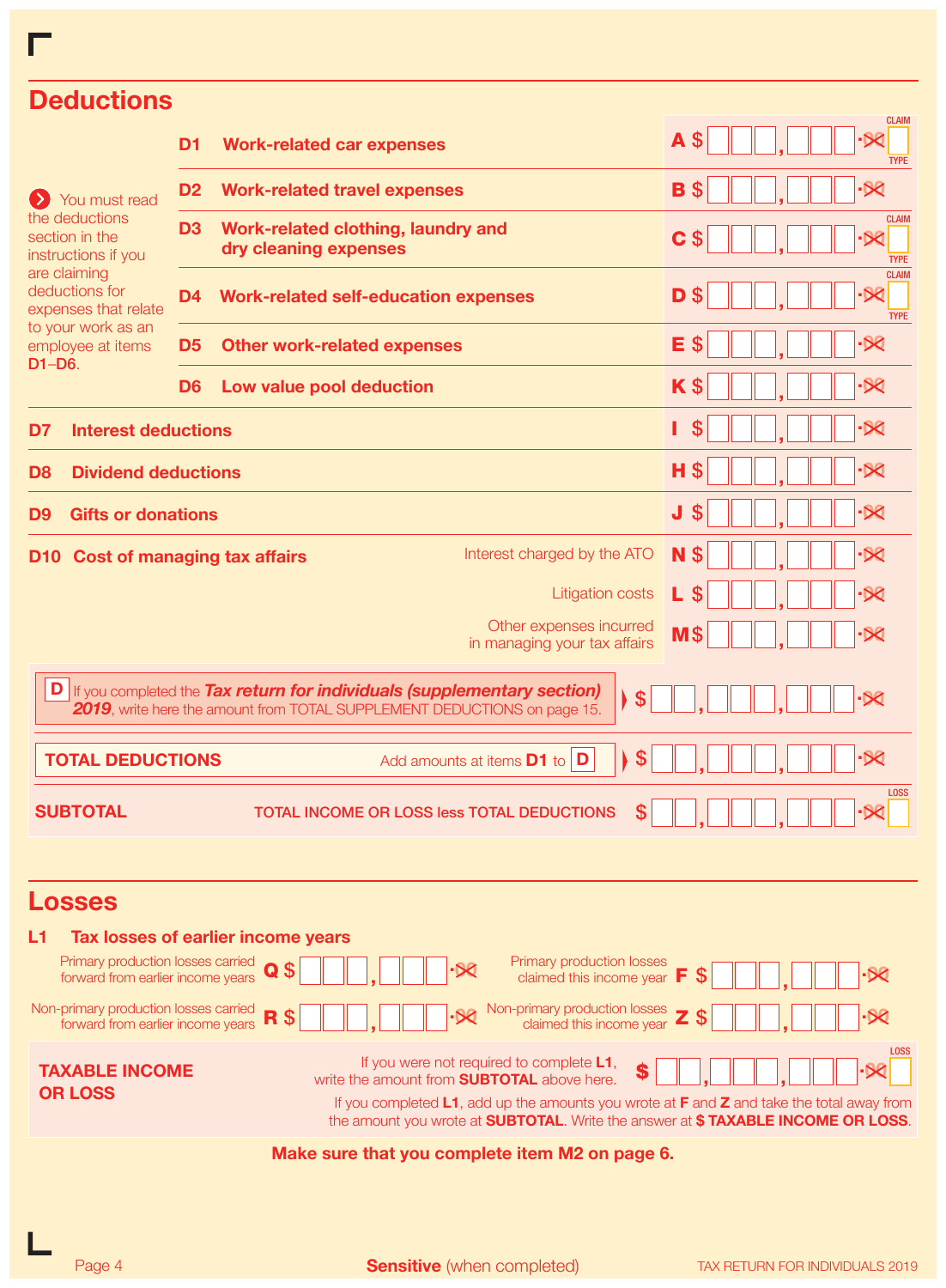# Your tax file number (TFN)



# Tax offsets

|     | <b>Tax offsets</b>                                                                                                                                   |                                                                                                                         |                                       |  |
|-----|------------------------------------------------------------------------------------------------------------------------------------------------------|-------------------------------------------------------------------------------------------------------------------------|---------------------------------------|--|
| T1. | Seniors and pensioners (includes self-funded retirees)                                                                                               |                                                                                                                         | <b>TAX OFFSET</b><br>N<br><b>CODE</b> |  |
|     | If you had a spouse during 2018-19 you must also<br>complete Spouse details - married or de facto<br>on pages 8-9.                                   | The ATO will work out this tax offset<br>amount. Print your code letter in the $\bullet$<br><b>TAX OFFSET CODE box.</b> | <b>VETERAN</b><br><b>CODE</b>         |  |
|     | T2 Australian superannuation income stream                                                                                                           |                                                                                                                         | S <sub>s</sub>                        |  |
|     | If you completed the Tax return for individuals (supplementary section)<br>2019, write here the amount from TOTAL SUPPLEMENT TAX OFFSETS on page 16. |                                                                                                                         |                                       |  |
|     | <b>TOTAL TAX OFFSETS</b>                                                                                                                             | Add up all the tax offset amounts at items $T2$ and $T$                                                                 | U<br>S                                |  |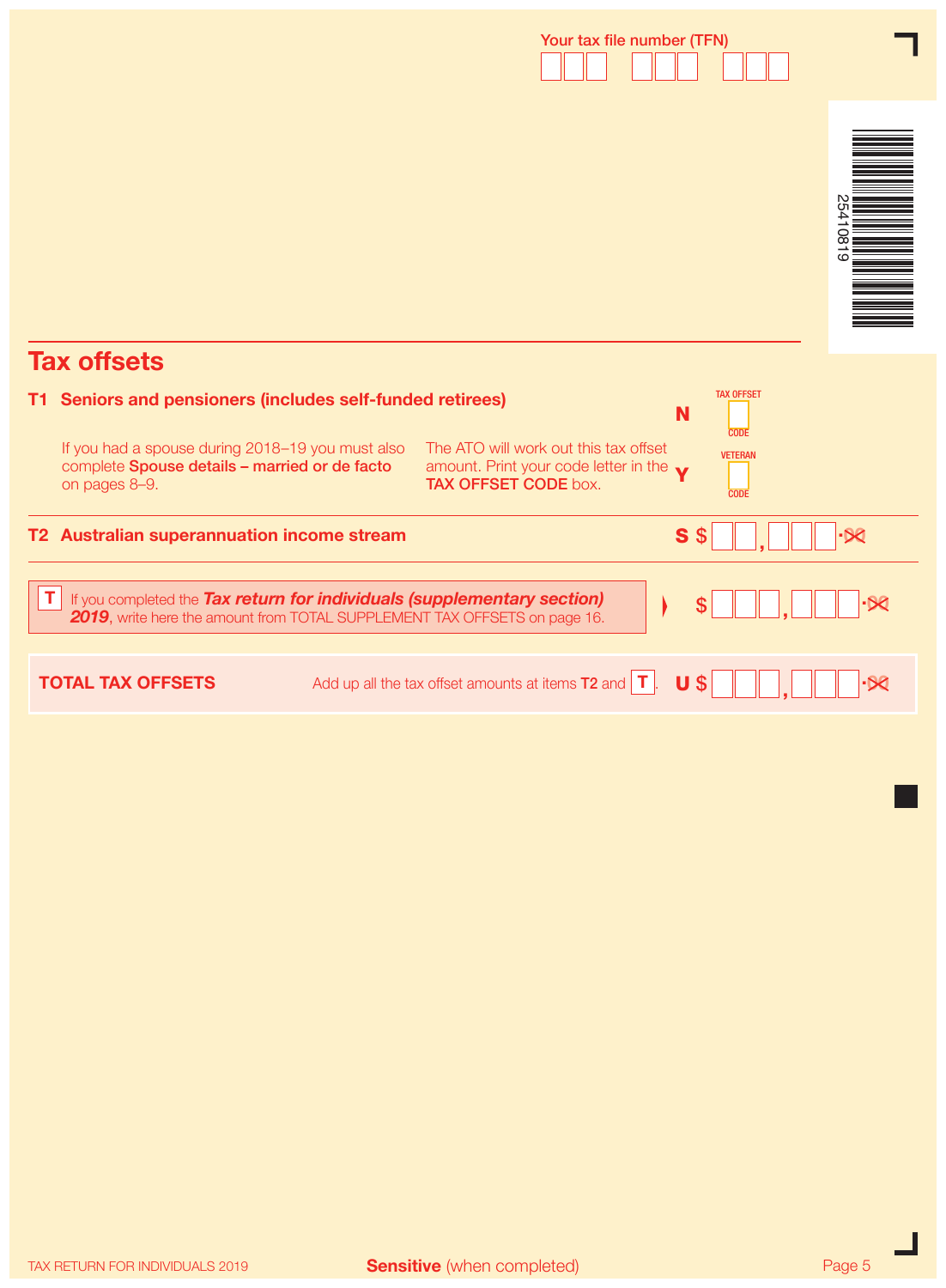# Medicare levy related items

## M1 Medicare levy reduction or exemption

## **O** NOTE

Only certain taxpayers are entitled to a Medicare levy reduction or exemption. Read M1 Medicare levy reduction or exemption in the instructions to work out if you are eligible to claim.

### Reduction based on family income

Number of dependent children and students Y

#### Exemption categories

Full 2.0% levy exemption – number of days



Half 2.0% levy exemption – number of days  $W$ 

If you have completed item M1 and had a spouse during 2018–19 you must also complete Spouse details – married or de facto on pages 8–9.

## M2 Medicare levy surcharge (MLS)

## THIS ITEM IS COMPULSORY FOR ALL TAXPAYERS.

for part of the period 1 July 2018 to 30 June 2019.

| If you do not complete this item you may be charged the full Medicare levy surcharge.<br>To help you determine if you have to pay the surcharge read <b>M2 Medicare levy surcharge</b> in the instructions.<br>For the whole period 1 July 2018 to 30 June 2019 were you and all of your dependants (including your spouse) – if you<br>had any – covered by private patient <b>hospital</b> cover? |                                                                                                                                                                                                                                                                                                                                                                                                                                           |  |  |  |  |  |
|-----------------------------------------------------------------------------------------------------------------------------------------------------------------------------------------------------------------------------------------------------------------------------------------------------------------------------------------------------------------------------------------------------|-------------------------------------------------------------------------------------------------------------------------------------------------------------------------------------------------------------------------------------------------------------------------------------------------------------------------------------------------------------------------------------------------------------------------------------------|--|--|--|--|--|
| $E$ Yes $\Box$ You must complete Private health insurance policy details on the next page. You have now finished this item.                                                                                                                                                                                                                                                                         | Read on.<br><b>No</b>                                                                                                                                                                                                                                                                                                                                                                                                                     |  |  |  |  |  |
| For the whole of 2018–19 were you:                                                                                                                                                                                                                                                                                                                                                                  |                                                                                                                                                                                                                                                                                                                                                                                                                                           |  |  |  |  |  |
| <b>a single person</b> – without a dependent child or children – and your income for surcharge purposes<br>(including your total reportable fringe benefits amounts) was \$90,000 or less or                                                                                                                                                                                                        |                                                                                                                                                                                                                                                                                                                                                                                                                                           |  |  |  |  |  |
|                                                                                                                                                                                                                                                                                                                                                                                                     | <b>a member of a family</b> – which may consist of you and your spouse (married or de facto) with or without<br>a dependent child or children; or a sole parent with a dependent child or children – and the combined<br>income for surcharge purposes (including the total reportable fringe benefits amounts) of you and your<br>spouse (if you had one) was \$180,000 or less (plus \$1,500 for each dependent child after the first)? |  |  |  |  |  |
| No surcharge in the surcharge. Read M2 Medicare<br>No surcharge in the instructions.                                                                                                                                                                                                                                                                                                                | <b>Yes</b> $\Box$ You do not have to pay the surcharge.<br>You must write <b>365</b> at <b>A</b> .                                                                                                                                                                                                                                                                                                                                        |  |  |  |  |  |
| You must write the following at A:<br>• 0 when you have to pay the surcharge for the whole period<br>1 July 2018 to 30 June 2019<br>365 when you do not have to pay the surcharge for the<br>whole period 1 July 2018 to 30 June 2019<br>the number of days you do not have to pay the surcharge                                                                                                    | Number of days you do <b>not</b><br>have to pay the surcharge $\bigcap$                                                                                                                                                                                                                                                                                                                                                                   |  |  |  |  |  |

If you had a spouse during 2018–19 complete **Spouse details – married or de facto** on pages 8–9. If you were covered by private patient hospital cover at any time during 2018–19 you must complete Private health insurance policy details on the next page. Read the Private health insurance policy details section in the instructions.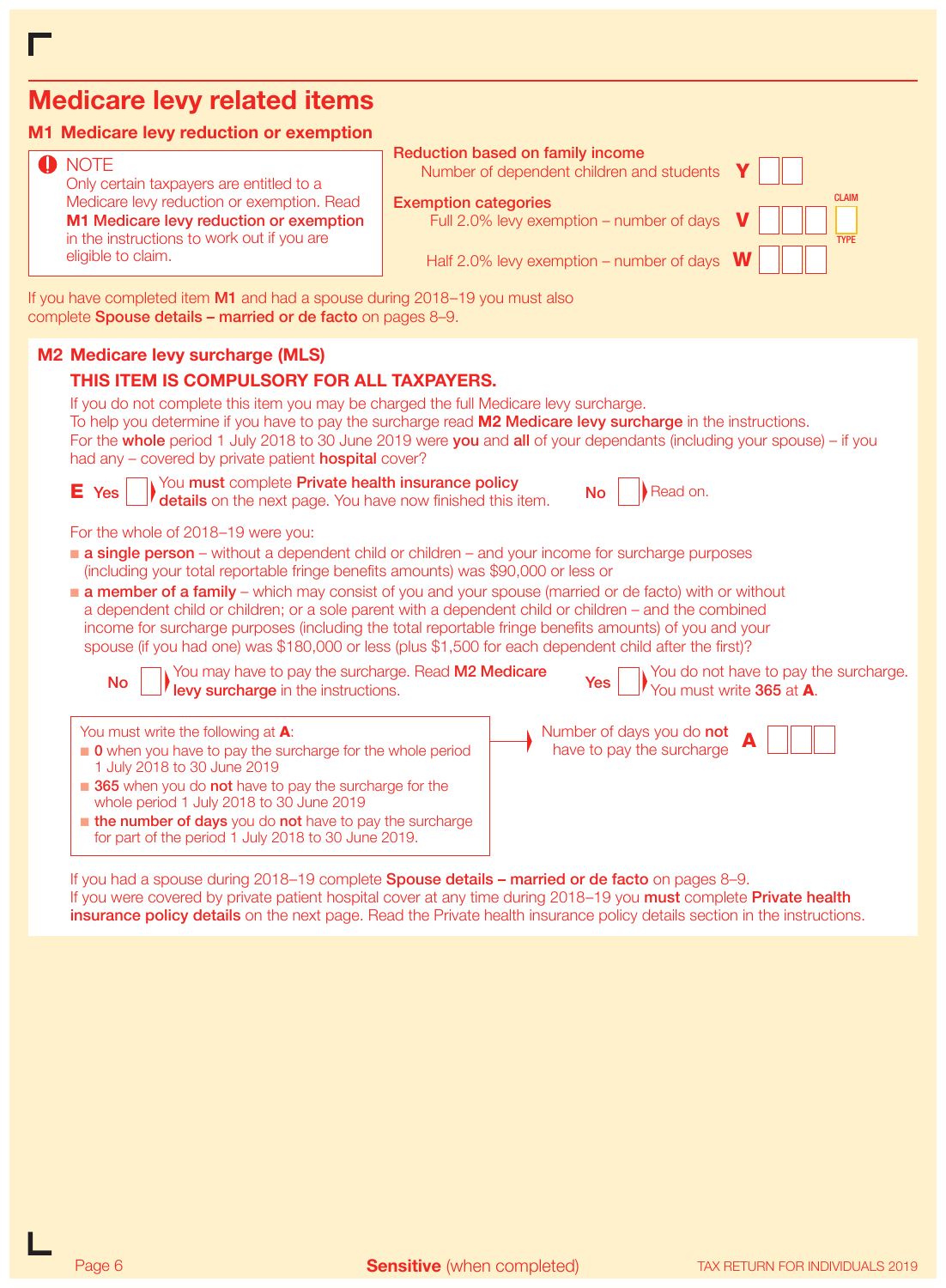## Private health insurance policy details

You must read Private health insurance policy details in the instructions before completing this item.

| Fill all the labels below unless directed in the instructions.                                                                                                                                   |                                                        |
|--------------------------------------------------------------------------------------------------------------------------------------------------------------------------------------------------|--------------------------------------------------------|
| <b>Health</b><br>Membership<br>C<br>B<br>insurer ID<br>number                                                                                                                                    |                                                        |
| Your premiums eligible for<br>J<br>۰Œ<br>Australian Government rebate<br>rebate received                                                                                                         | Your Australian Government<br>$\mathbf{\hat{S}}$<br>۰X |
| Benefit code                                                                                                                                                                                     | <b>CODE</b><br>Tax claim code. Read the instructions.  |
| <b>Health</b><br>Membership<br>C<br>B<br>insurer ID<br>number                                                                                                                                    |                                                        |
| Your premiums eligible for<br>Your Australian Government<br>\$<br>J<br>∙×<br>Australian Government rebate<br>rebate received                                                                     | K<br>\$<br>$-80$                                       |
| Benefit code                                                                                                                                                                                     | <b>CODE</b><br>Tax claim code. Read the instructions.  |
| <b>Health</b><br>Membership<br>Ć<br>B<br>insurer ID<br>number                                                                                                                                    |                                                        |
| Your premiums eligible for<br>J<br>\$<br>Australian Government rebate<br>rebate received                                                                                                         | Your Australian Government<br>\$<br>$-50$              |
| Benefit code                                                                                                                                                                                     | <b>CODE</b><br>Tax claim code. Read the instructions.  |
| <b>Health</b><br>Membership<br>C<br>B<br>insurer ID<br>number                                                                                                                                    |                                                        |
| Your premiums eligible for<br>Your Australian Government<br>\$<br><b>X</b><br>Australian Government rebate<br>rebate received                                                                    | K<br>$\mathbf{\hat{S}}$<br>-50                         |
| Benefit code                                                                                                                                                                                     | <b>CODE</b><br>Tax claim code. Read the instructions.  |
|                                                                                                                                                                                                  |                                                        |
| <b>Adjustments</b>                                                                                                                                                                               |                                                        |
| A1 Under 18<br>If you were under 18 years old on 30 June 2019 you must complete<br>this item or you may be taxed at a higher rate. Read A1 Under 18<br>in the instructions for more information. | TYPE<br>J<br>S                                         |
| A2 Part-year tax-free threshold<br>Months eligible for threshold $\mathbf N$                                                                                                                     |                                                        |
| Day<br>Month<br>Year<br>Date                                                                                                                                                                     |                                                        |
| <b>A3 Government super contributions</b><br>Read A3 Government super contributions in the instructions before completing this item.                                                              |                                                        |
| \$<br>F<br>Income from investment, partnership and other sources                                                                                                                                 | <b>CODE</b>                                            |
| S<br>G<br>Other income from employment and business                                                                                                                                              |                                                        |
| н<br>Other deductions from business income                                                                                                                                                       | ·Ж                                                     |
| A4 Working holiday maker net income<br>D<br>S                                                                                                                                                    | $-80$                                                  |

 $A<sup>2</sup>$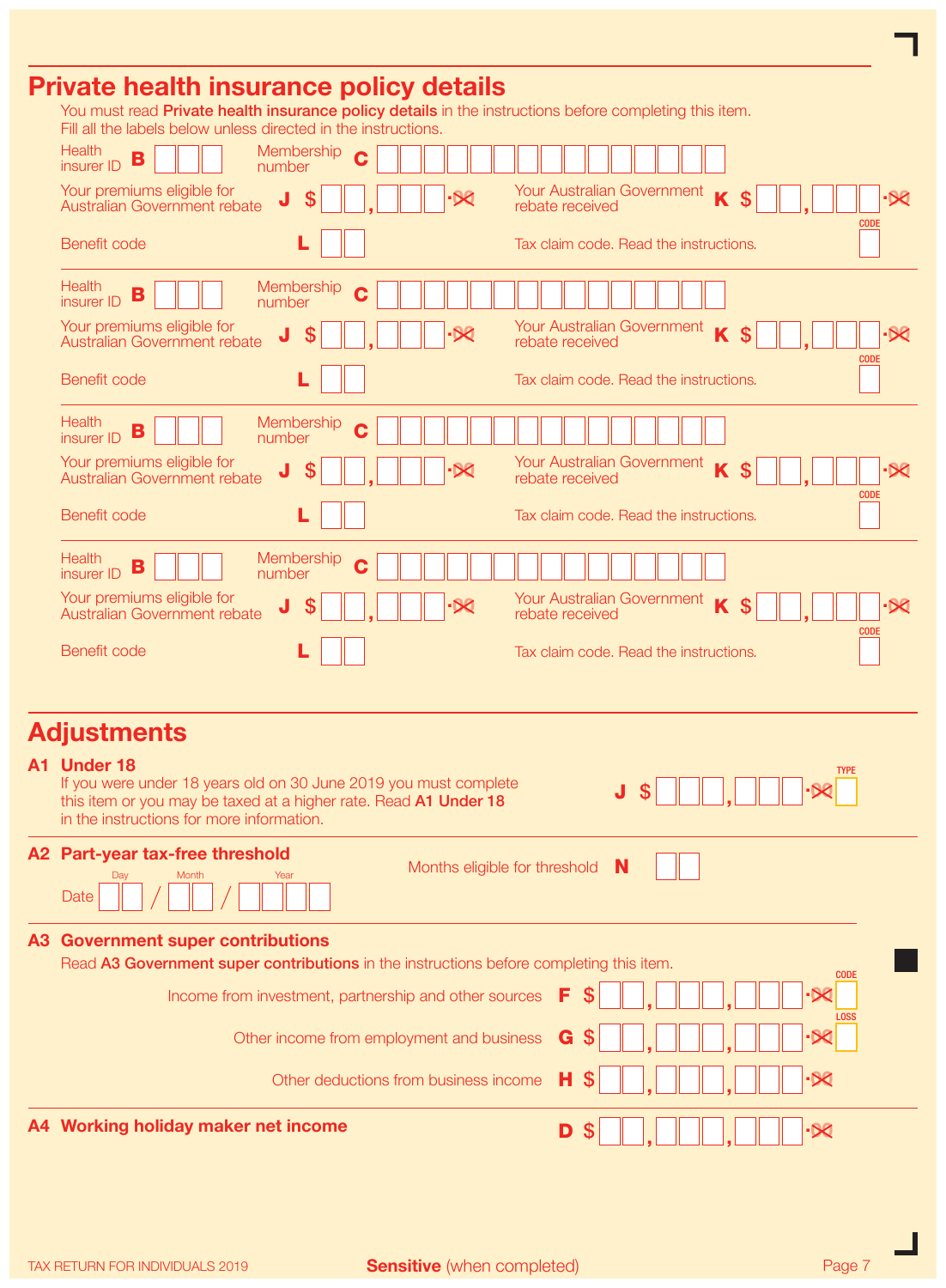## Income tests

You must complete this section. If you had a spouse during 2018–19 you must also complete Spouse details – married or de facto on pages 8–9.

If the amount is zero write 0.

| IT1 Total reportable fringe benefits amounts                      |                |
|-------------------------------------------------------------------|----------------|
| Employers exempt from FBT under section 57A of the FBTAA 1986     | N<br><b>S</b>  |
| Employers not exempt from FBT under section 57A of the FBTAA 1986 | $W$ \$         |
| IT2 Reportable employer superannuation contributions              | <b>S</b>       |
| <b>IT3 Tax-free government pensions</b>                           | U              |
| <b>IT4 Target foreign income</b>                                  | $\mathbf V$    |
| <b>IT5 Net financial investment loss</b>                          | X.<br><b>S</b> |
| IT6 Net rental property loss                                      | Υ<br>S         |
| <b>IT7 Child support you paid</b>                                 | Z.<br>S        |
| <b>IT8 Number of dependent children</b>                           | D              |

## Spouse details – married or de facto

If you had a spouse during 2018-19 you must complete Spouse details - married or de facto. We need the information included in this section to assess your tax accurately.

If you did not have a spouse, go to page 10.

## Your spouse's name

If you had more than one spouse during 2018–19 print the name of your spouse on 30 June 2019 or your last spouse.

Surname or family name

| $\sim$ an nan no on nan my man no                                                                                                      |                                                                   |                                        |
|----------------------------------------------------------------------------------------------------------------------------------------|-------------------------------------------------------------------|----------------------------------------|
|                                                                                                                                        |                                                                   |                                        |
| First given name                                                                                                                       | Other given names                                                 |                                        |
|                                                                                                                                        |                                                                   |                                        |
|                                                                                                                                        |                                                                   |                                        |
|                                                                                                                                        |                                                                   |                                        |
| Your spouse's date of birth<br>K                                                                                                       | Month<br>Year<br>Day                                              |                                        |
| Your spouse's gender<br>Male                                                                                                           | Indeterminate<br>Female                                           |                                        |
| Period you had a spouse - married or de facto                                                                                          |                                                                   |                                        |
| Did you have a spouse for the full year<br>L<br>- 1 July 2018 to 30 June 2019?                                                         | No <sub>1</sub><br>Yesl                                           |                                        |
| If you did not have a spouse for the<br>M<br>full year, write the dates you had a spouse<br>between 1 July 2018 and 30 June 2019.<br>N | <b>From</b><br>Month<br>Year<br>Dav<br>To<br>Day<br>Year<br>Month |                                        |
| Did your spouse die during the year?                                                                                                   | No<br>Yes∣                                                        |                                        |
| Page 8                                                                                                                                 | <b>Sensitive</b> (when completed)                                 | <b>TAX RETURN FOR INDIVIDUALS 2019</b> |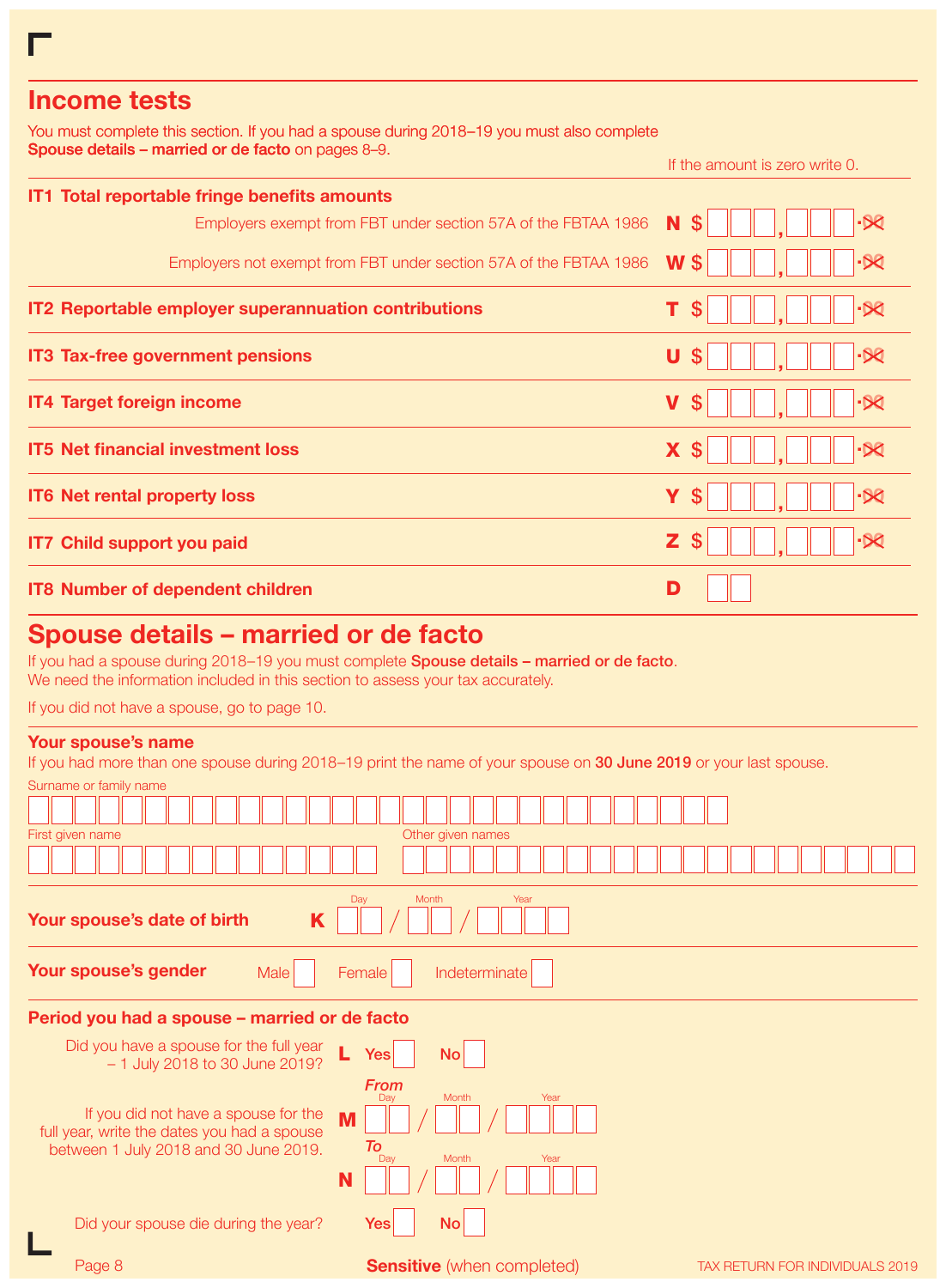| $\frac{1}{2}$ opouse details – married or de racto – <i>continued</i>                                                                                                                                                                 |                                                   |
|---------------------------------------------------------------------------------------------------------------------------------------------------------------------------------------------------------------------------------------|---------------------------------------------------|
| The information on this page relates to your spouse's income.<br>You must complete all labels.                                                                                                                                        | If the amount is zero write 0.                    |
| Your spouse's 2018-19 taxable income (excluding any assessable<br>First home super saver released amount)                                                                                                                             | $\overline{\mathbf{o}}$<br>$\mathbf{\$}$<br>$-50$ |
| Your spouse's share of trust income on which the trustee is assessed under<br>section 98, and which has not been included in your spouse's taxable income                                                                             | T                                                 |
| Distributions to your spouse on which family trust distribution tax has been paid and which<br>your spouse would have had to show as assessable income if the tax had not been paid                                                   | $\overline{U}$<br>S                               |
| Your spouse's total reportable fringe benefits amounts                                                                                                                                                                                |                                                   |
| Employers exempt from FBT under section 57A of the FBTAA 1986                                                                                                                                                                         | \$<br>R                                           |
| Employers not exempt from FBT under section 57A of the FBTAA 1986                                                                                                                                                                     | S<br>S                                            |
| Amount of Australian Government pensions and allowances (see Q6 Australian<br>Government pensions and allowances in the instructions) that your spouse<br>received in 2018-19 (exclude exempt pension income)                         | P<br>S                                            |
| Amount of exempt pension income (see Spouse details - married or de facto<br>in the instructions) that your spouse received in 2018-19. Do not include any<br>amount paid under the Military Rehabilitation and Compensation Act 2004 | -80<br>S<br>Q                                     |
| Amount of your spouse's reportable superannuation contributions<br>(which is the total of reportable employer superannuation<br>contributions and deductible personal superannuation contributions)                                   | -60<br>\$<br>A                                    |
| Other specified exempt payments (see Spouse details - married or<br>de facto in the instructions) that your spouse received                                                                                                           | B<br>S                                            |
| Your spouse's target foreign income                                                                                                                                                                                                   | C                                                 |
| Your spouse's total net investment loss (total of net financial<br>investment loss and net rental property loss)                                                                                                                      | D<br>-50<br>S                                     |
| Child support your spouse paid                                                                                                                                                                                                        | Е                                                 |
| Your spouse's taxed element of a superannuation lump sum for which the<br>tax rate is zero (see M2 Medicare levy surcharge in the instructions)                                                                                       | F<br>\$                                           |

Family Assistance consent – Complete this section only if you consent to use part or all of your 2019 tax refund to repay your spouse's Family Assistance debt.

Complete the details below only if:

- you were the spouse of a family tax benefit (FTB) claimant, or the spouse of a child care assistance claimant on 30 June 2019 and
- n your spouse has given you authority to quote their customer reference number (CRN) on your tax return if your spouse does not know their CRN, they can contact the Department of Human Services and
- **n** your spouse has a Family Assistance debt or expects to have a Family Assistance debt for 2019 and
- vou expect to receive a refund for 2019 and
- n you consent to use part or all of your refund to repay your spouse's Family Assistance debt.

Spouse details – married or de facto – *continued*

| Do you consent to use<br>part or all of your 2019<br>Vou do not need to complete<br>) this section. Go to page 10.<br>Yes<br>tax refund to repay your<br>N <sub>O</sub><br>spouse's Family<br>Assistance debt?    | Your spouse's CRN Z  |
|-------------------------------------------------------------------------------------------------------------------------------------------------------------------------------------------------------------------|----------------------|
| I consent to the ATO using part or all of my 2019 tax refund to repay any Family Assistance debt of my spouse,<br>whose details I have provided above. I have obtained my spouse's permission to quote their CRN. |                      |
| Your signature for Department of Human Services consent purposes only                                                                                                                                             |                      |
|                                                                                                                                                                                                                   | Date                 |
|                                                                                                                                                                                                                   | Dav<br>Month<br>Year |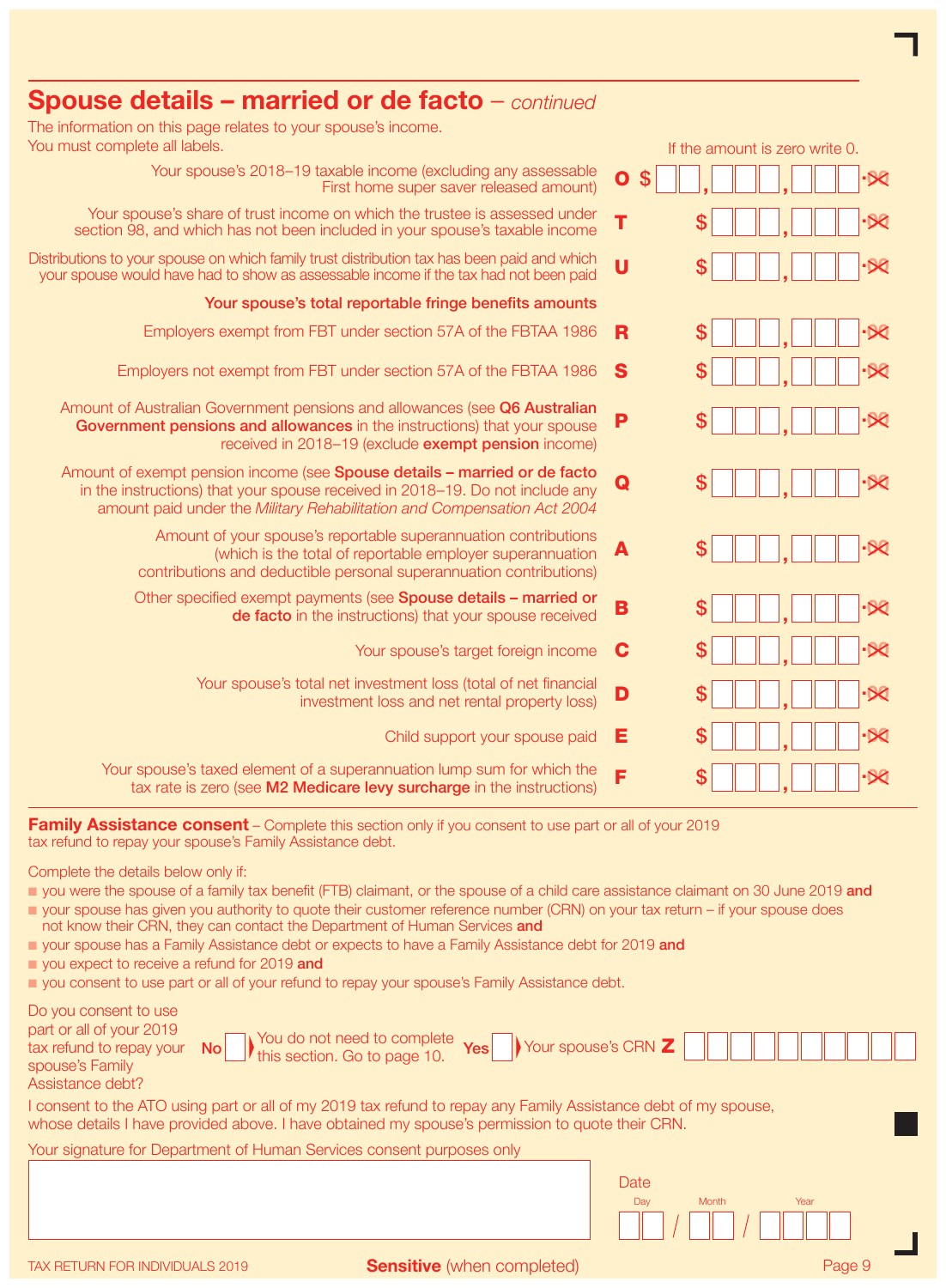## **Taxpayer's declaration** All taxpayers must sign and date the declaration below.

Read and answer the questions below before you sign the Taxpayer's declaration.

1 Are you required to complete any of the items on the *Tax return for individuals (supplementary section) 2019*? To find out, read Will you need *Individual tax return instructions supplement 2019*? in the instructions.

- No Read on. Yes Attach pages 13–16 to this page and read on.
- 2 Have the instructions asked you to attach further information relating to specific questions?

No Read on. Yes Attach the information to page 3 of your tax return and read on.

Make sure you have also attached all other documents that the instructions tell you to.

## **Privacy**

The ATO is authorised by the *Taxation Administration Act 1953* to request your tax file number (TFN). We will use your TFN to identify you in our records. It is not an offence not to provide your TFN. However if you do not provide your TFN, your assessment may be delayed.

Taxation law authorises the ATO to collect information and to disclose it to other government agencies. For information about your privacy go to ato.gov.au/privacy

#### I declare that:

- n all the information I have given on this tax return, including any attachments, is true and correct
- $\blacksquare$  I have shown all my income including net capital gains for tax purposes for 2018–19
- n I have completed and attached the supplementary section, schedules and other attachments as appropriate that the instructions told me to provide
- $\blacksquare$  I have completed item M2 Medicare levy surcharge
- $\blacksquare$  I have the necessary receipts and/or other records or expect to obtain the necessary written evidence within a reasonable time of lodging this tax return – to support my claims for deductions and tax offsets.

### IMPORTANT

The tax law imposes heavy penalties for giving false or misleading information.

## FOR YOUR TAX RETURN TO BE VALID YOU MUST SIGN BELOW.



The ATO will issue your assessment based on your tax return. However, the ATO has some time to review your tax return, and issue an amended assessment if a review shows inaccuracies that change the assessment. The standard review period is two years, but for some taxpayers it is four years. For more information go to ato.gov.au/notices

## WHERE TO SEND YOUR TAX RETURN

Send your completed tax return to: Australian Taxation Office GPO Box 9845 [insert the name and postcode of your capital city]

For example;

Australian Taxation Office GPO Box 9845 SYDNEY NSW 2001

For more information, read the Important information section in the instructions.